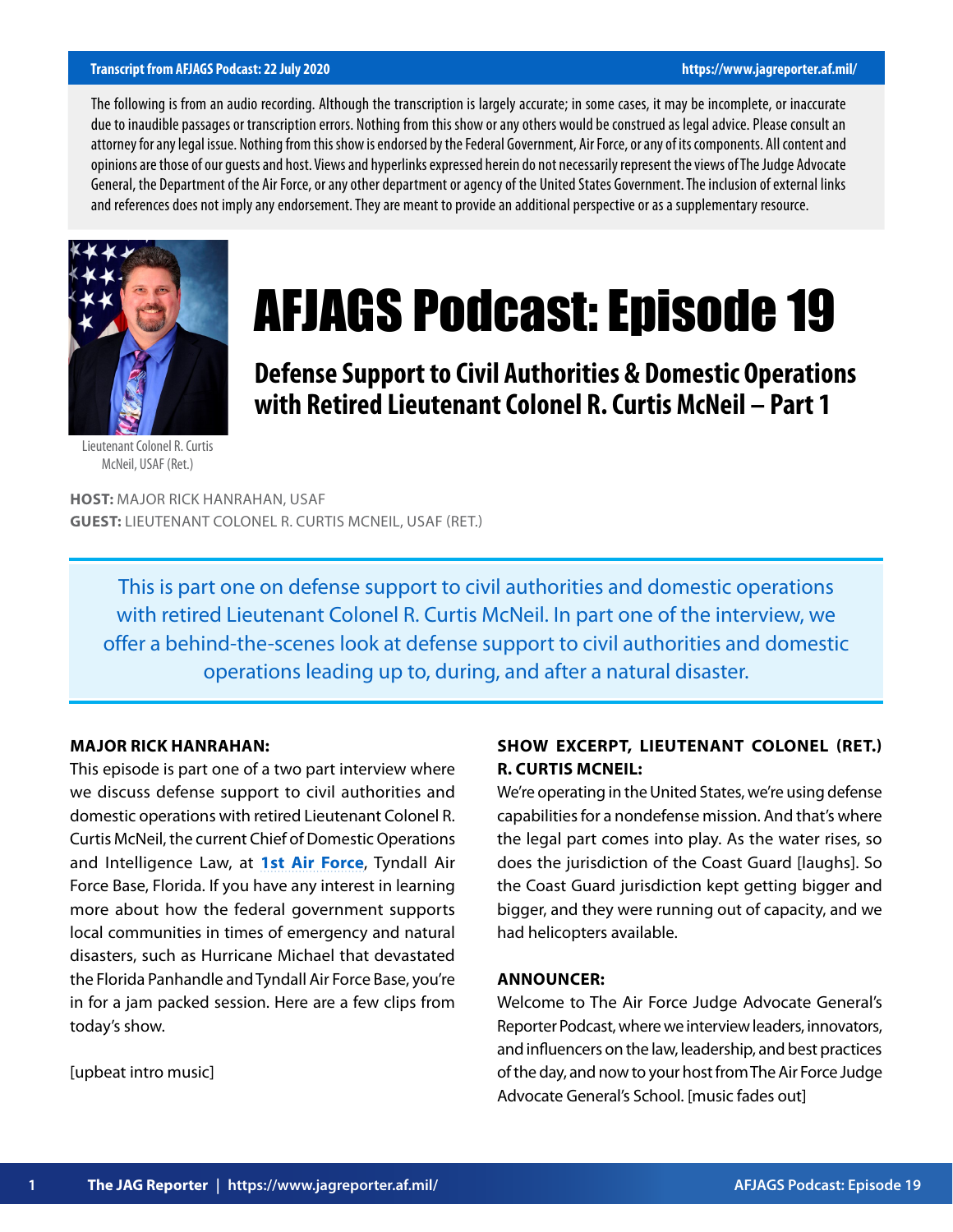#### **MAJ HANRAHAN:**

Welcome to another episode from The Air Force Judge Advocate General's School at Maxwell Air Force Base. I'm your host Major Rick Hanrahan. Remember if you like the show, please consider subscribing on Apple podcast and leaving a review. This helps us to grow our outreach to the JAG Corps, and beyond. Well if you have any interest in defense support to civil authorities or domestic operations, today's show is for you.

I'm excited to introduce our guest, who's an expert in these fields of law and gained a unique and newfound perspective, when he lived through Hurricane Michael and nearly lost everything as a victim. Our guest today is retired Lieutenant Colonel R. Curtis "Crash" McNeil. Sir, it's a pleasure to have you in studio today.

## **LT COL MCNEIL:**

Thank you, happy to be here, and hopefully this will be helpful to folks and may be useful to somebody, but I am looking forward to the opportunity to share whatever information I can.

# **GUEST INTRODUCTION**

## **MAJ HANRAHAN:**

Lieutenant Colonel McNeil is the current Chief, Domestic Operations and Intelligence Law at 1st Air Force, Tyndall Air Force Base, Florida. He provides legal advice and support to air component commanders and operators who plan for and execute Homeland Defense and civil support missions for the United States Northern Command. He is also a legal adviser to United States and Canadian military personnel who plan and perform aerospace warning, aerospace control, maritime warning and defense missions for the continental United States on a daily basis in furtherance of North American Aerospace Defense Command or NORAD charter to detect, deter and defend against attacks on North American land by air and space.

Colonel McNeil received his commission December of 1988 through the Air Force ROTC [Reserve Officers' Training Corps] program at Baylor University. He

served as a systems engineer for satellite development programs and advanced technology program analyst as the Air Force Militarily Critical Technologies Program Manager before cross training into the law. He entered the Judge Advocate General's Corps through the Excess Leave Legal Education Program in 1988 and retired from the Air Force in April of 2009.

He has served in numerous positions throughout his career, including Headquarters Air Force Special Operations Command at Hurlburt Field, Headquarters Continental United States North American Air Defense, 1st Air Force at Tyndall Air Force Base, Headquarters Air Combat Command at Langley Air Force Base in Virginia, the 49th Fighter Wing at Holloman Air Force Base in New Mexico, Air Force Flight Test Center at Edwards Air Force Base, California, Headquarters Air Force Materiel Command at Wright-Patterson Air Force Base in Ohio, and also Space Systems Division at Los Angeles Air Force Base, California.

He's also written and published on today's topics, and has extensive experience in the topics.

# **PODCAST INTERVIEW**

#### **MAJ HANRAHAN:**

So sir with that backdrop, perhaps you could provide a little more background on how you became interested in these areas, the law on domestic operations and defense support to civil authorities.

## **LT COL MCNEIL:**

Having spent the first half of my career as an engineer in advanced technology research and in operations of, like at the Flight Test Center we were looking into how to do additional launch vehicles from different places in the United States. And the engineering background, when I started working in the JAG Corps, one of the things I did was a mishap investigation. And when I went to do this mishap investigation, the fact that I understood engineering, understood how the things were put together, it made it easier to understand how they might have fallen apart.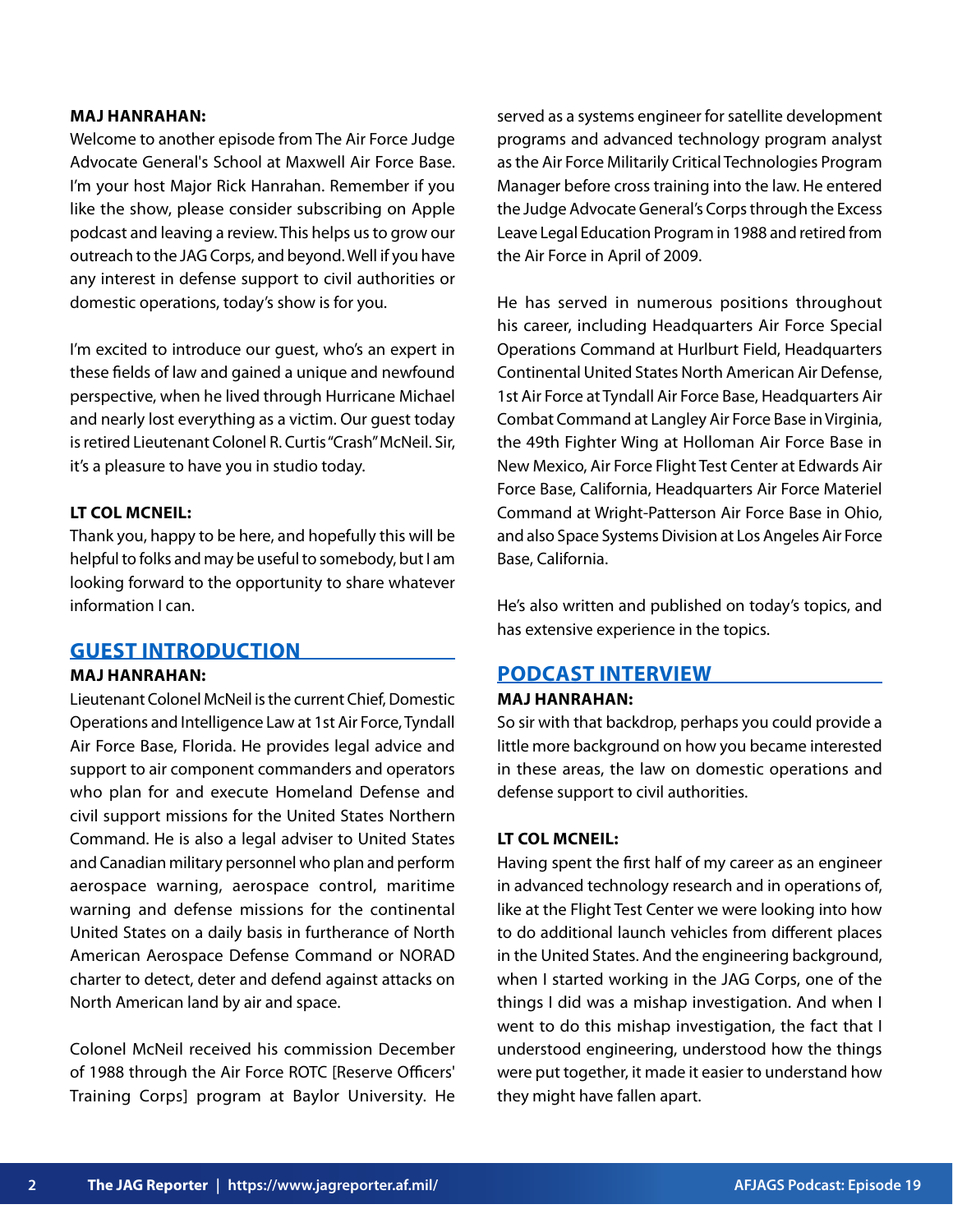And so the engineering background became useful to the legal work, and that evolved into an operational focus. I ended up doing more mishap investigations and more operations type legal challenges. And as that evolved, I ended up at Air Combat Command in charge of mishap investigations for the command. And again, using that engineering background to enhance my legal work, because I had that background and could understand what people were saying about the engineering and translate that into good questions to ask to pilots, to maintainers, to weather officers, to people involved in the actual mishap. And so that mishap investigation experience and that experience with the operational focus pushed me down to Tyndall to a homeland operations environment.

And so the assignment down at Tyndall, as I'm working on Air Defense in North America and then civil support, it was shortly after the stand up of U.S. Northern Command following the Katrina hurricane experience. And so the 1st Air Force is also Air Force's Northern, for Northern Command, and so we're the air component that is responsible for both Homeland Defense and defense to support to civil authorities. And so it's sort of a learn while doing in an operational classroom, where I developed an expertise just over the years of doing it. I mean, I've been doing that now for 13, 14 years. Anything you do for that long, you ought to suddenly, at some point become good at, one would hope.

## **MAJ HANRAHAN:**

Sir, if I could ask, how did you acquire the call sign "Crash"?

#### **LT COL MCNEIL:**

So, I was doing mishap investigations, and I was on a mishap investigation overseas. And it was the fourth one that I had done for that same airframe. And it's a UAV [unmanned aerial vehicle], so they can actually, it's on an 1G environment. You can change pilots mid-flight. And the guy who was the mishap pilot in this case had been the mishap pilot on all four mishaps. Because he was the most experienced pilot, and if anyone had a chance to recover the airframe, it was him. So I show

up and I look at him and I said, "You know, you do one more, we're gonna make you an ace." We got a chuckle out of that. And his friends laughed and I laughed, and we had a good time with it. And about two weeks later, I was invited to a naming ceremony and I thought they were gonna rename him "Ace", which would have been really funny, and I got a kick out of. What I found out was that they were actually naming me "Crash", because it had become kind of a joke, that when I showed up at a unit they'd ask, "So what went wrong? Who crashed?" Because I had done enough of them, that I had a reputation, and they just shortened it to "Crash".

## **MAJ HANRAHAN:**

Great story sir. So maybe, as a backdrop for our listeners and our listener base is broader than just the JAG Corps. Could you perhaps provide an overview on what exactly is on domestic operations and defense support to civil authorities?

## **LT COL MCNEIL:**

So domestic operations is really two things. One part is defense of North America. That, fortunately, isn't a common problem. We haven't had a land war in the North American continent in a while. We do have visits from our friends in Russia and other countries who will fly by to say hi on the Fourth of July and other times, just to let us know they're here, sort of an exploration of their power, but we have to be prepared at all times for an event like 9/11, where it's an internal threat coming from somebody flying an aircraft from inside the United States, as well as looking to external threats.

Some of our adversaries have been going through a substantial upgrade of their capabilities, and have now got the capability to reach out to North America. North America is no longer a safe space. We have adversaries who can, through cruise missiles, through air capabilities, through ballistic missiles, actually reach North America and do harm. And so because of that, we have to be prepared to defend against those attacks. We have to first be able to detect those attacks. Then, we have to defend against those attacks and defeat those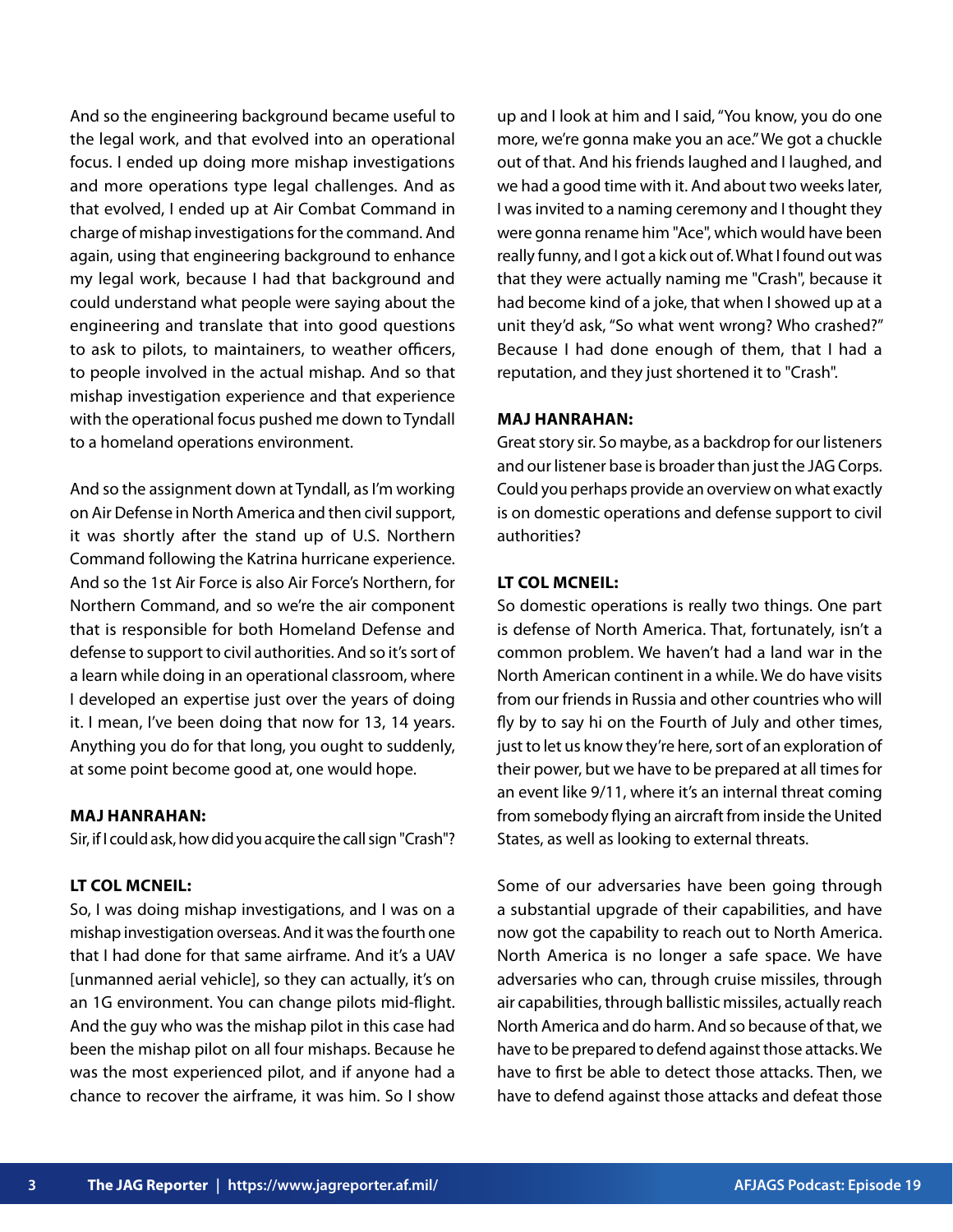attacks. We try to deter those attacks by showing that we're ready, we're capable, we're able. So we do a lot of exercises. We do a lot of flying.

The Air Operations Center, the **[601st Air Operations](https://www.1af.acc.af.mil/Library/Fact-Sheets/Display/Article/289621/601st-air-operations-center/) [Center](https://www.1af.acc.af.mil/Library/Fact-Sheets/Display/Article/289621/601st-air-operations-center/)** actually has probably the busiest Air Operations Center in the world today, just because they are monitoring the airspace over North America 24/7/365.

So we've got that part of the mission, and then you've got the civil support side of the mission, and that's the DSC of the defense support to civil authorities [DSCA]. And that's where when there's a natural disaster, fire, flood, hurricane, whatever it might be, and the state and local authorities have reached their capacity, their ability to help, they turn to the **[Department of Homeland](https://www.dhs.gov/) [Security](https://www.dhs.gov/)**, and then they will turn to the **[Department of](https://www.defense.gov/) [Defense](https://www.defense.gov/)** for assistance. And so we will provide anything from high water vehicles, to boats, to aircraft, to sensors. A lot of times, we'll be flying imagery missions to try and figure out whether or not for example, a bridge is standing. 'Cause if I'm trying to get help from point A to point B, and I've gotta cross a bridge, it's nice to know whether that bridge is actually usable.

So frequently what we're doing, is we're operating in the United States, we're using defense capabilities for a nondefense mission. And that's where the legal part comes into play. We have a generation of leaders who have been used to operating in an overseas environment, particularly in the aviation environment, where the airspace is essentially ours. Nobody else is flying, we control the airspace, we control the operations. We don't have a lot of the situations that we have in the United States where we're worried about people's civil rights and their privacy and a lot of other things. So one of the things we end up trying to teach our leaders who have spent their entire career in this overseas operational environment, kind of the, I call it the big three.

I start out with, we're not at war, because we're not when we're doing defense support to civil authorities, we're actually here to help. I know we're from the government, we're here to help this kind of a standing JAG, but our goal is to help the American people. And so we have to remind ourselves, we're not at war. This is not a combat environment, this is a supportive environment.

And the next one is we're in the United States. And that's a big deal because the airspace in the United States is used for commercial enterprise. It's used for a lot of other things. We also have the people that are in on and around the mission are U.S. citizens, and they have constitutional protections, rights to privacy. We've got the First, the Second, the Fourth, and the 10th Amendment. The states actually are in charge.

So the federal government is there to help the state. We're not in charge of the event, and that's the third thing I was trying to remind people is we're not in charge. We are there in support of civil authorities, whether it's Department of Homeland Security, whether it's the **[Federal Emergency Management Agency](https://www.fema.gov/)**, FEMA. So used to using the acronym, I forgot how to say the name. So a lot of times, we have to remind our leaders who are used to being in charge. I mean, you're talking to a four-star general, who spent 30 years or more, becoming the person they look to for guidance and leadership and being in charge and taking that hill and doing the mission. And they have to step back and realize we're in a support role.

So the people in charge are FEMA, or the people in charge are the state and we're here to help them to achieve their goals. We don't get to set the goals, we don't get to set the mission. Our mission is a support mission. That becomes a challenge in this environment.

So a lot of the rules that we have, for example, **[Executive](https://dpcld.defense.gov/Portals/49/Documents/Civil/eo-12333-2008.pdf) [Order 12333](https://dpcld.defense.gov/Portals/49/Documents/Civil/eo-12333-2008.pdf)**, which is the executive order that prohibits intelligence component capabilities from being used to collect on U.S. persons. So here I am, I'm flying an imagery platform in the United States. Now, my mission is to determine the height of the floodwaters or to determine whether a bridge is standing or determine the status of a dam to make sure that the dam is going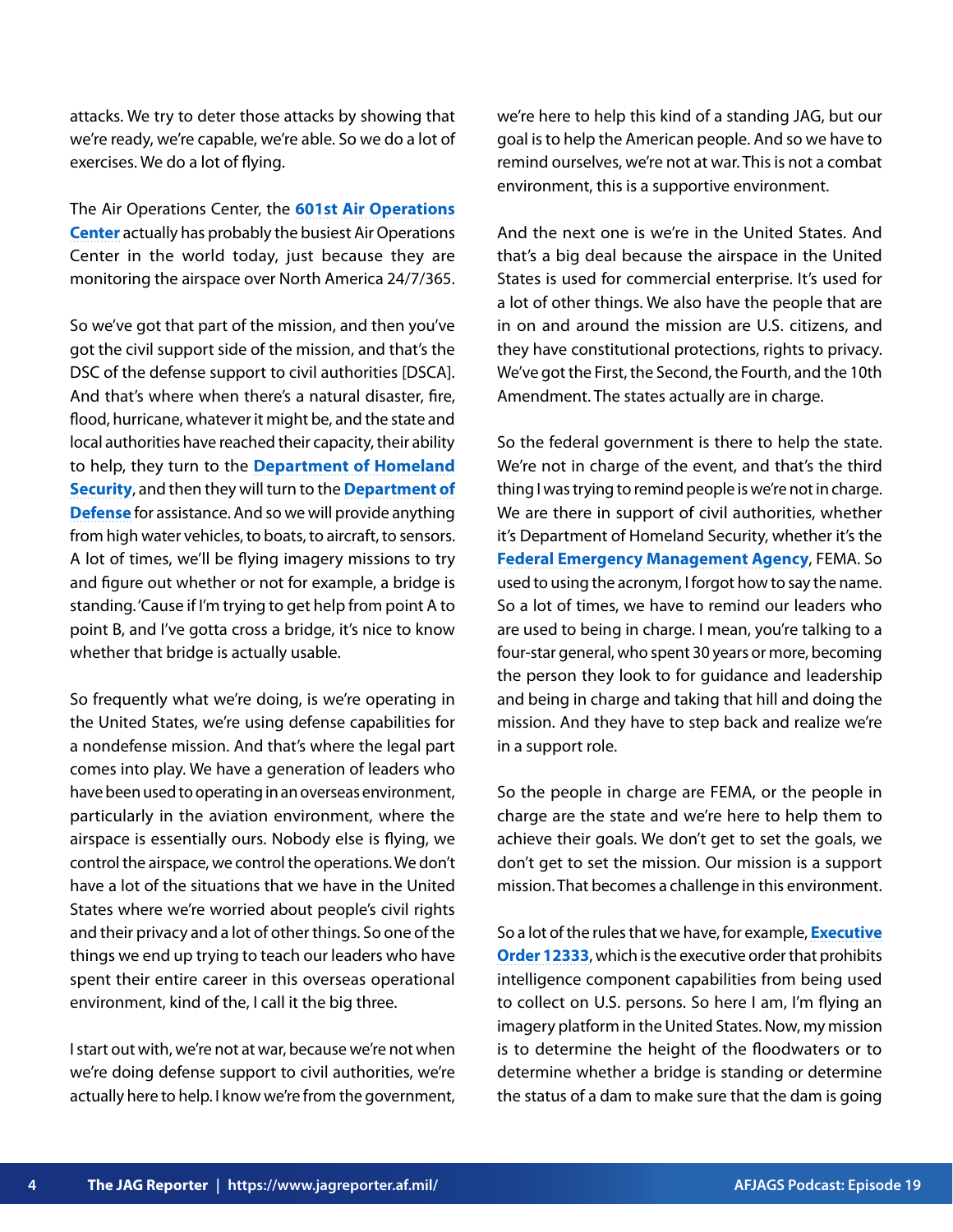to hold the water and the people downstream aren't gonna die. To see where the hotspots are in a fire. I'm looking at public works projects or geological features or geographical features, but inadvertently in or amongst that, the victims of the disaster are there. And those are U.S. persons and we're not authorized to collect information about individually identifiable or identified U.S. persons.

So in order to comply with the law and the spirit of the law while still providing the support, that's where the lawyers come in. We look at what is the mission? What is the objective? How are we going to minimize collection on U.S. persons who are not participating?

We have the same thing with search and rescue. Although we do have a theory of implied consent, meaning if you're lost, we assume you wanna be found. And therefore, you will allow us to collect information about you that is necessary to find you in a lost environment.

For example, the **[Air Force Rescue Coordination](https://www.1af.acc.af.mil/Units/AFRCC.aspx) [Center](https://www.1af.acc.af.mil/Units/AFRCC.aspx)** (AFRCC) actually coordinates all inland rescue in the United States. It starts locally of course, but if a local sheriff for example, needs assistance from an aviation asset to come out and find somebody lost in the mountains, they call the AFRCC. The AFRCC then contacts the closest most available resource that can meet that need, gives them a mission number and sends them out to do that. There's a presumption there that the person that we're looking for actually wants to be found.

I do occasionally wake up at night and worry about the "Grizzly Adams" scenario. You probably don't remember "Grizzly Adams." It was a TV show when I was growing up, about a guy who went into the woods to hide and didn't wanna be found. And one of my biggest fears is, we're gonna go find somebody who was not wanting to be found. When we're doing that a lot of times, the call comes from a law enforcement agency. And as you know the Posse Comitatus Act, doesn't allow DoD forces to be used for law enforcement.

So when we're doing search and rescue and it's clean, you know, somebody is lost in the woods, that's easy. But we've had situations where somebody was, evading the police, fell in a river and was going down river. Well now they're drowning and they're in need of rescue. But when we rescue them, the police are gonna want to arrest them. So is it Posse Comitatus Act or not? Those are the kinds of calls you have to make on the flying a DSCA environment.

End result, we rescued the guy, took him to the hospital. I believe the police came to the hospital later and secured his room, but that was between, that was after we were done. We did not help enforce the law, we saved his life. Law enforcement did their bit later. But those kinds of issues come up in a DSCA environment when you're trying to do that.

Also, when you're not using intelligent component capabilities, when you're using non-intel platforms, there's a **[DoDD 5200.27](https://www.esd.whs.mil/Portals/54/Documents/DD/issuances/dodd/520027p.pdf)**, that prohibits collection of information about persons not affiliated with DoD, unless there are certain exceptions, one of which of course is when we're trying to help them and find them and that kind of thing. But major disasters, that kind of thing, we have to navigate through those legal parameters in order to ensure that what we're doing is consistent with law and policy, and that's the big deal.

In a DSCA environment as we start using DoD capabilities, we always have to recognize that DoD has certain restrictions put on us. Intended to protect the American public. Unlike many other countries, Americans are traditionally distrustful of our government, and sometimes for a very good reason. As such, we have a lot of restrictions to keep the government from overreaching into the public sphere, particularly with DoD. The **[Church Commission](https://www.senate.gov/about/powers-procedures/investigations/church-committee.htm)** post Vietnam, was an experience where the civilian authorities looked at the DoD as having encroached. And so as a result of that, we have a lot of restrictions on us. We try to find a way to adhere to the law and policy and meet those restrictions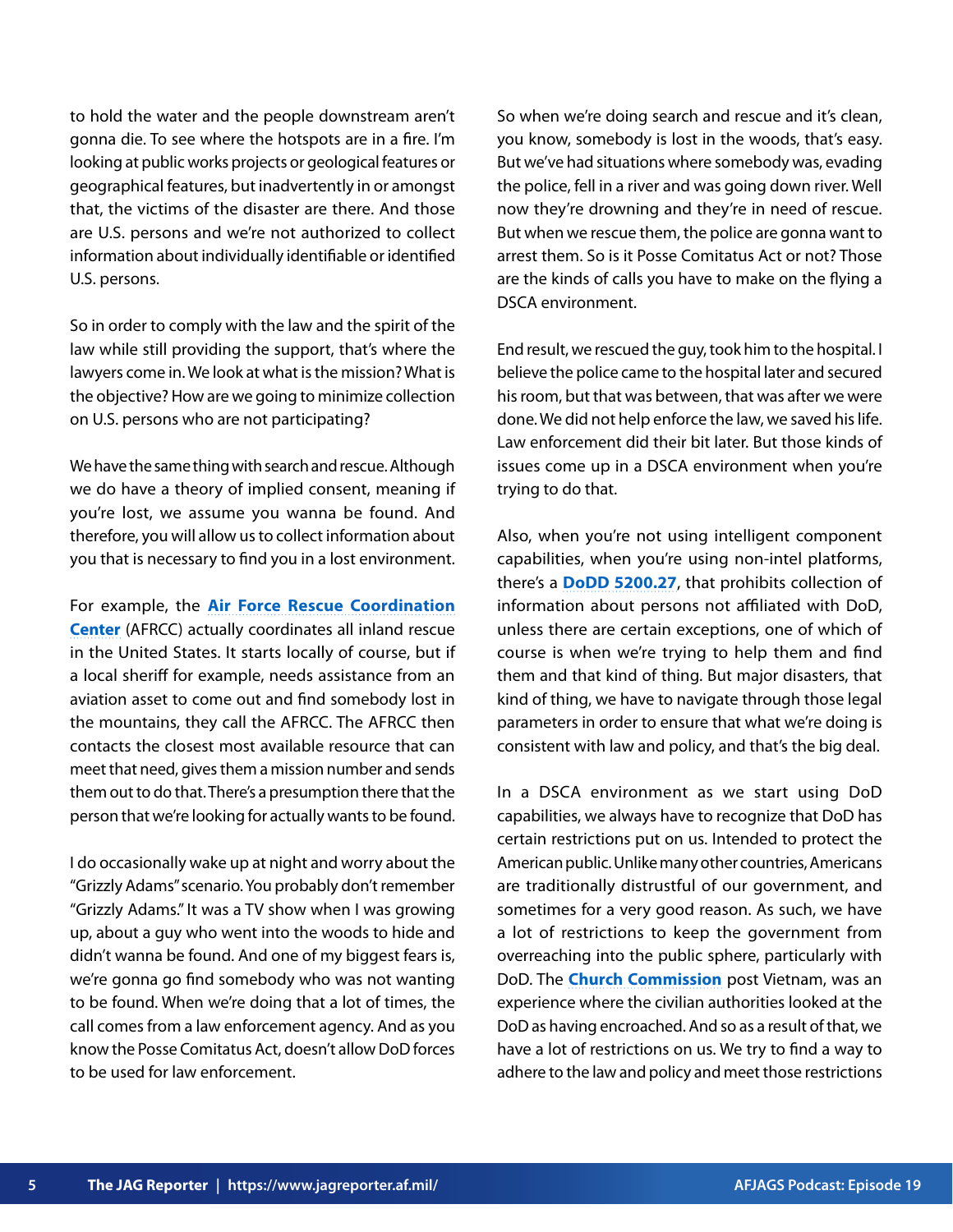while still also meeting the needs of the American public and meeting the needs of FEMA or other responding agencies when they ask us for support.

#### **MAJ HANRAHAN:**

So just as a broad backdrop question, what are the main governing laws and or regulations that apply in a DSCA environment? And I am familiar with like the Stafford Act would be one of them, but if you can maybe speak to that a little bit?

## **LT COL MCNEIL:**

So the **[Stafford Act](https://www.fema.gov/disaster/stafford-act)** of course is the big daddy of them all. But a lot of times, responses are done either in a major disaster declaration, which is a Stafford Act environment, but sometimes the response is done using other laws like the Economy Act.

And under the **[Economy Act](https://www.gc.noaa.gov/documents/mou-economyact.pdf)**, any federal agency can go to any other federal agency and request support, so long as you've got the checkbook to pay for it. And so when you look at things like, even like the Coronavirus going on today, military facilities are being used to house people who have been evacuated from areas that are experiencing a greater virus spread. When they come into the United States they have to be quarantined somewhere. DoD has been requested, and the Secretary of Defense has approved using certain military facilities to house those evacuees. That's all being done under the Economy Act. So, Department of Health and Human Services is responsible for cleaning the facilities, they're responsible for the food and the medical care, everything else. We're providing facilities and Health and Human Services is paying the cost of those facilities and any personnel or any other costs that the DoD incurs in providing that service.

So a lot of times, it's a matter of which Act you're under. Once you get past, "Okay, which Act am I under and what am I supporting?" Then you get into a lot of other rules like the **[Posse Comitatus Act](https://uscode.house.gov/view.xhtml?req=(title:18%20section:1385%20edition:prelim))**. Because the police power is retained by the states, and under the 10th Amendment, the states have that authority. Anytime the DoD is participating, we have to look at and make sure that we're not enforcing civilian law. That's not our function. So we look at the Posse Comitatus Act, we have to look at the Stafford Act or the Economy Act to make sure that we're not misusing appropriations. We then look at like Executive Order 12333 to look at the intel oversight portion of it. DoD 5200.27 for the non-intel units as far as collection on persons not affiliated with DoD.

So there's a number of different laws that come into play, and then there are execute orders. Like there is a standing defense support to civil authorities or DSCA EXORD. And that lays out what things the Secretary of Defense has authorized within his authority. And it's essentially a delegation of authority to the commander of USNORTHCOM, commander of USINDOPACOM. So it's a delegation of the Secretary of Defense's authority, under certain circumstances to take certain actions. What that really does is when an emergency occurs, it gives us the ability to respond quickly, because, let's face it, the Secretary of Defense is fairly busy, and if you need him or her to make immediate decisions, in a crisis you can get a hold of them, it's been done. But it's preferable if that authority has been delegated to something a little lower in the food chain who can execute faster. So we use a lot of that.

There's a chemical, biological, radiological and nuclear execute order of the same nature. So that if there's a major chemical incident that needs DoD response, we can respond in a quick and efficient method without having to go all the way to the Secretary of Defense for approval. So it's just a matter of, that those are policies that are put in place, they're essentially delegations of authority.

And then it becomes what is the disaster? What is the issue? Because a pandemic influenza or infectious disease brings in all kinds of medical issues. The DoD is not authorized to enforce civilian quarantines, for example. So let's go back to this Coronavirus. The Health and Human Services is about actually using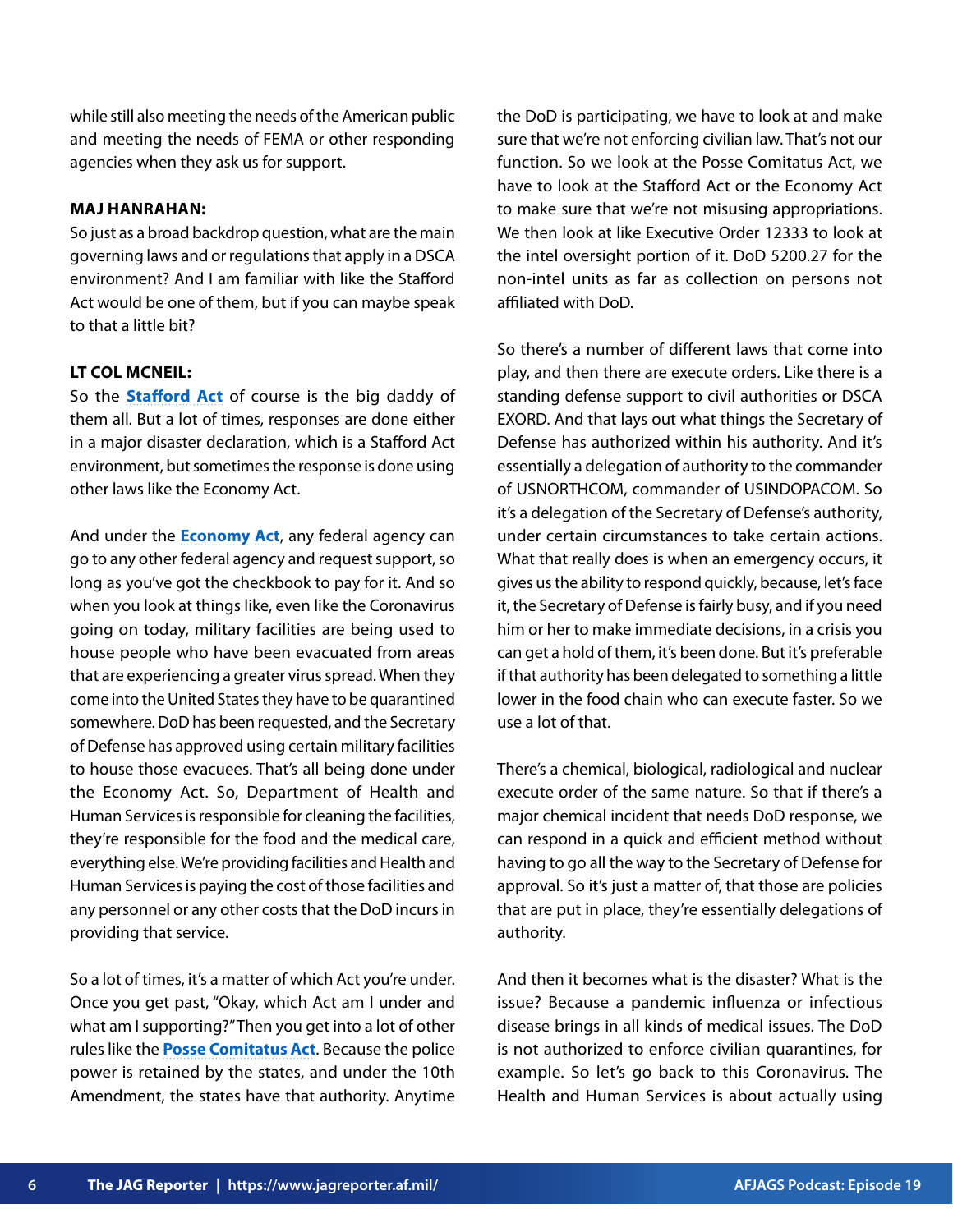U.S. Marshals to enforce the quarantines. Because DoD, we don't do that. So we'll provide you facilities, we'll provide you a place to take care of these folks, but as far as providing security, medical care, all of that, that's a Health and Human Services function, and a U.S. Marshals function. It's not a DoD function. And that's part of the Posse Comitatus Act, and it's part of also the control of medical activities. HHS is in charge of that. So a lot of times it comes down to who's in charge, and what do they need from us? And then whether or not we can provide that.

During a disaster, everybody goes out of their way to save lives, prevent human suffering, and mitigate great property damage. So any way you can within law and policy, provide the service that's needed, you do it, so long as you're not violating law and policy. So there's always this push, and our commanders are action-focused and action-biased. So they're looking for ways to go and do and help. And anytime the lawyer is between them and go and do and help, you're under an obligation to look at the law and look at the goal and find a way if it's there, to get the support. I call it mapping the minefield. Sometimes you can't run right down the middle, 'cause that's where all the landmines are. But usually there's a way to get from point A to point B, with limited damage that gets the end result you're looking for. So a lot of times, the lawyer's job is to go through the various laws and policy and figure out how to achieve the objective without busting through certain legal requirements. Our friends in Congress write a lot of laws and the President signs a lot of laws, and there's at least an expectation that we'll follow some of them.

## **MAJ HANRAHAN:**

Well sir I know we spoke offline before this interview, and you had a lot of very interesting stories and tons and tons of experience on actual specifics of different events that you've had to work through, including hurricanes. And I would like to talk about two of those. One with Hurricane Dorian and then one with your personal experience you had with Hurricane Michael, in the Panhandle of Florida with, there's lots of leadership

points there. But before we jump into those two, maybe could you walk our listeners through what happens kind of more or less, quote unquote, behind the scenes as, let's say we spot that there's a hurricane in the Bahamas and we're pretty certain it's gonna be hitting continental United States. What is going on at that point? What are you doing with your team? What are all the legal things you're working through? Could you walk us through day one, so to speak, as you're working pre-hurricane actually getting to land.

## **LT COL MCNEIL:**

So, before we ever spot the hurricane, at the very beginning of every calendar year, we put together what's called an Annual PUM and an Annual DILR. So a PUM is a Proper Use Memorandum, and it's a document that says, "I know what the law is, I'm gonna be using DoD intelligence component capabilities to collect information. I recognize that I'm not allowed to collect on U.S. persons, but I'm looking at geographical features. I'm looking at bridges, dams, roads, that kind of thing. Here's the plan for how we're going to use those capabilities and we promise we'll follow the law". And it has to be signed by the intelligence oversight lawyer, which is me. And then by the Senior Intelligence Official at the unit, which is usually the Director of A2. That document then goes up to USNORTHCOM, United States Northern Command, and they have a review of it by their intelligence officials and their legal officials, and they give us an endorsement of that document. So we do that and we used to have to do one for every event. And PUMs are usually very specific to a particular mission.

But we found that the process right after a hurricane makes landfall, the imagery you need is right now, and that process was taking longer than we wanted. So we figured out how to do one for an annual in the vicinity of the event. We have this PUM that we write, this Proper Use Memorandum. We also do what's called a Domestic Imagery Legal Review. That's for the imagery done by non-intelligence component capabilities. So at the beginning of the year we write PUMs and DILRs for catastrophic natural disasters, chemical, biological,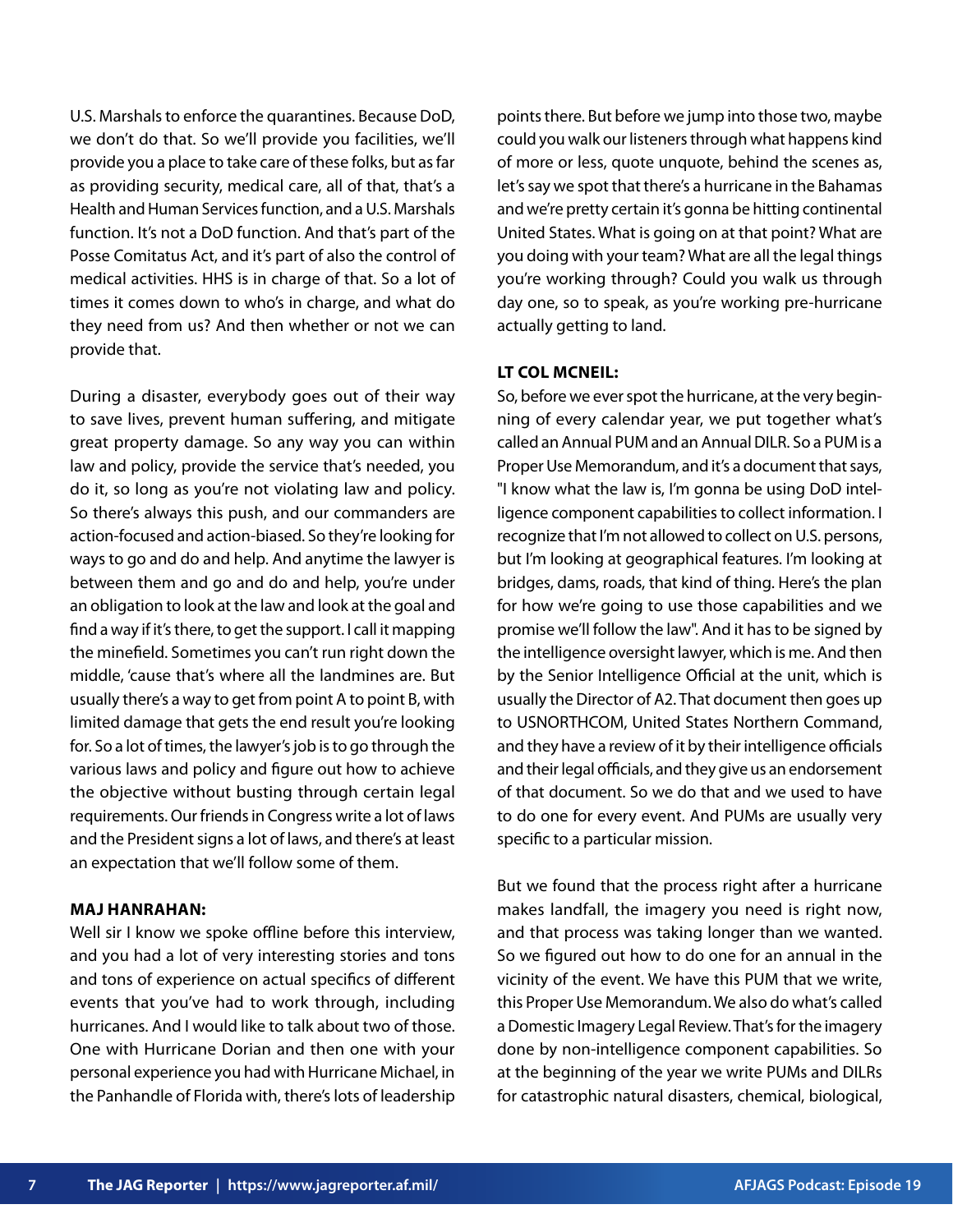radiological, and nuclear incidents, and for search and rescue. So that our search and rescue mission, so long as they meet the requirements in that document, and it's about a three page document, and the document lays out what they're allowed to do, what they're not allowed to do, what laws they have to comply with, and how they're going to comply with the law. And as long as they're operating within the four corners of that document, we don't have to do a new one. We do an addendum that says we did this mission under this PUM.

So the PUMs and the DILRs are done in January. Hurricanes usually start sometime in July through November. So we do those way early, but we're also doing fires and floods and search and rescue and all of that. So we've got the PUMs and DILRs, we get those in place at the beginning of the year. Usually over the Christmas break, I write them and send them to NORTHCOM for their review. We have those in place then an event starts to gin up. Let's call it a hurricane coming, and we watch the weather coming off the Horn of Africa all day, every day. We've got people who are looking at that. Every morning during hurricane season, we actually pull up the chart, you can see the potential hurricanes forming off the Horn of Africa. So we're watching them all the way across the Atlantic. Same thing in the Pacific, so we're looking for storms in the Pacific and the Atlantic. The Atlantic is obviously the greater hurricane threat. So that's what we're looking at most.

So one starts forming up, and we look at it, and it's 20 days away. At that point, you make sure the PUM and DILR are current, review the CJCS DSCA EXORD. You look at where it might be going and start talking to those states, because those state authorities are the ones. We call FEMA and make sure that we've got phone numbers and everybody starts talking.

And then as it gets closer, we usually stand up our Contingency Action Team, the CAT, and usually that's about a week out. The CAT will stand up, and we'll start going through and looking at, "Okay, what do we have available? What aircraft, what supplies, what equipment? Where is it? Where is it relative to where this thing looks like it's going? Do we need to request that the services preposition some assets here or there?"

So you'll actually have assets start moving before the hurricane makes landfall. Now you don't wanna move the assets to the point of landfall or move people to the point of landfall, 'cause you don't need more victims. You don't need your supplies to get destroyed by the hurricane, that's not particularly helpful. So you generally get them just outside the area, but if something's in that you need and is important and is in Washington State and the hurricane looks like it's gonna hit South Florida, you might move it to Texas or Alabama. So you move it to a place that's closer, so that your response time is lessened and then you have to wait because again, defense support to civil authorities is driven by the civil authorities.

So at that point, prior to landfall, a lot of times you'll start getting pre-event mission assignments, where FEMA starts figuring out, "Okay, what are they going to need? Let's start looking at..." 'Cause a mission assignment is essentially a request from FEMA to DoD to provide certain support. And there are some things they always need. So Civil Air Patrol, always gonna be needed. That imagery from those platforms is always gonna be needed. You're going to, if it's a flooding situation, we need high water vehicles from the army. You're gonna need some boats, usually Coast Guard. So there are certain things you know you're gonna need, so you start pre-positioning those, and getting them ready for the mission.

#### **MAJ HANRAHAN:**

Do you work pretty closely with the Coast Guard?

## **LT COL MCNEIL:**

We do. There's actually, as part of the NORAD mission, we actually have Coast Guard helicopters who participate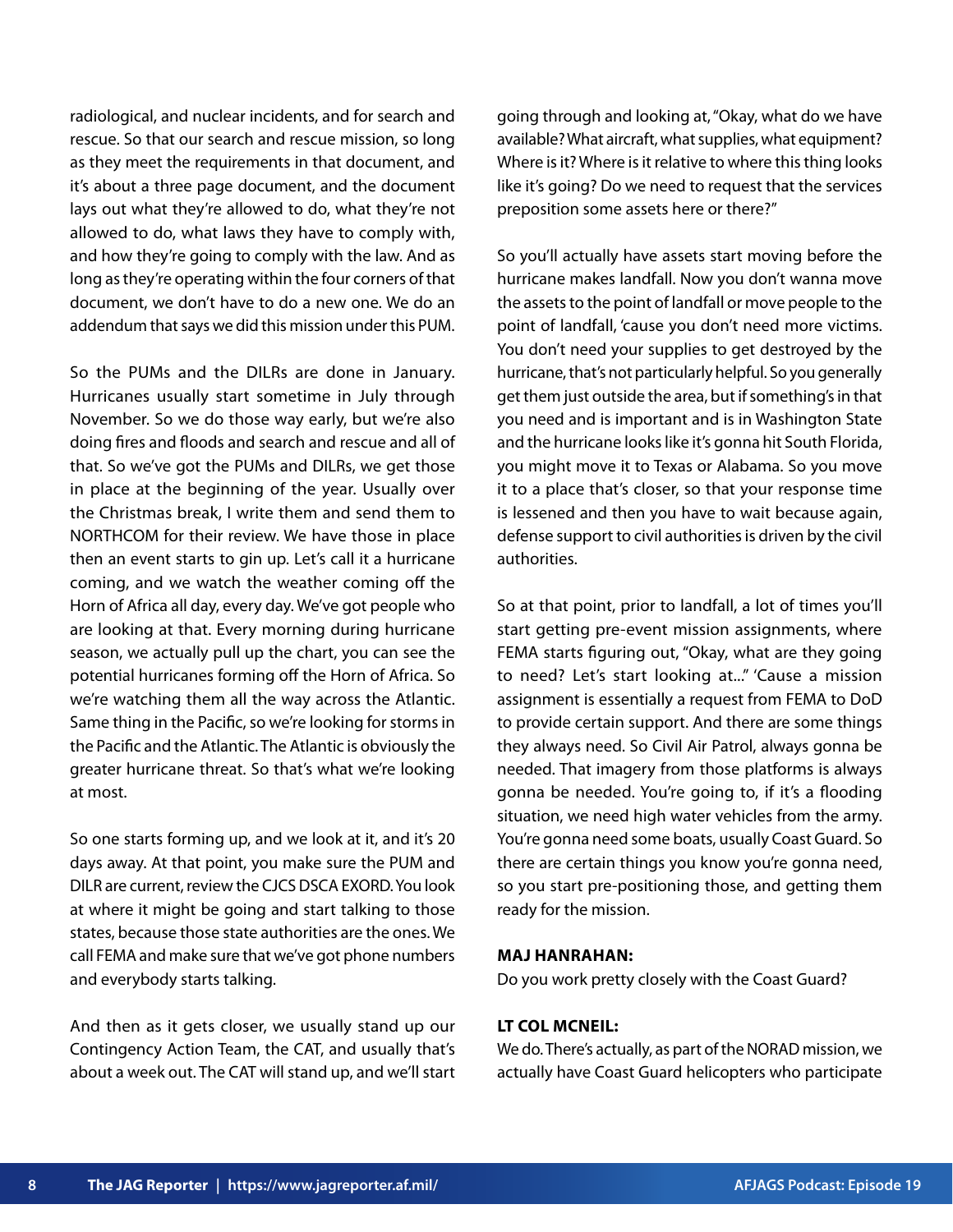on a daily basis in that mission. And then as part of the NORTHCOM mission, there is actually a Coast Guard JAG at USNORTHCOM.

And there are Coast Guard, there was a SJA who was a Coast Guard guy at the, Coast Guard Officer, excuse me. I'm retired now. I can call them guys. Anyway, [chuckles] He was a Coast Guard Officer. So the Coast Guard is an active part, because in particularly in the search and rescue environment, the Air Force Rescue Coordination Center is responsible for inland search and rescue in the United States. The Coast Guard is responsible for all of the maritime search and rescue in the United States. And frequently, there will be missions where the Coast Guard and the Air Force work together, particularly for those missions that are a reasonable distance off the coast of the United States.

We've had missions where for example, a fishing trawler had somebody who became ill and needed immediate medical care, and the Coast Guard could get there with a cutter eventually, but it was gonna take too long. So what they ended up doing was taking a Air Force C-130 and go flying out with Air Force rescue helicopters and rescuing the person off the ship, at the request of the Coast Guard. So the Coast Guard and the Air Force work together to make that rescue occur.

Frequently, during for example **[Hurricane Harvey](https://www.weather.gov/hgx/hurricaneharvey)** in Texas, the Coast Guard had the primary search and rescue mission, because it was a flood. And as the water rises, so does the jurisdiction of the Coast Guard [laughs]. So the Coast Guard jurisdiction kept getting bigger and bigger, and they were running out of capacity. And we had helicopters available that FEMA hadn't asked for yet, and we had pre-positioned in case they were needed. And so we didn't have a request for support from anybody else and the Coast Guard turned to us, turned to the Air Force and said, "Hey, you got some helicopters, can you help us out?" And there is a statue that allows the Coast Guard to request from anybody else's assistance. And we have a long standing relationship, so we were able to help the Coast Guard to help the people of Texas during the flooding, during Hurricane Harvey.

#### **MAJ HANRAHAN:**

So we get to maybe a few days or maybe within the 48 hours of a hurricane hitting landfall, what's going on at this point in the CAT, and I'm sure you're working some long hours?

## **LT COL MCNEIL:**

So at that point, I'll use the Harvey example. We stood up the CAT for Hurricane Harvey on August 25th in 2017. I know that 'cause it was my birthday, and I was in Dothan, Alabama at a medical appointment trying to get that done because I had seen a hurricane coming in, I wanted to get that taken care of. So my paralegal actually went to the CAT, and manned the CAT for the first 10 hours or so, until I could get back. We were between SJA's, so it was me and the paralegal.

So I get back and, yeah, you're working long hours. That weekend I put in 36 hours. That was from Saturday morning until Monday [laughs]. So that should give you kind of a flavor for how that goes. At that point, what you're trying to do is be prepared to make sure everybody knows what their authorities are, knows where their left and right boundaries are. And we're anticipating what missions are gonna be required and what we can pre-position. We don't have the authority in AFNORTH or NORTHCOM to tell anyone to pre-position assets. Because we haven't received a request from FEMA. We haven't got any Stafford Act declaration or anything else. What we do is we request that the services will pre-position assets.

And then in the case of Civil Air Patrol; first, Civil Air Patrol is a federally chartered corporation who also works as an auxiliary of the Air Force. So they're all volunteers, who are flying small aircraft, mostly Cessna's, and they're flying them in support of disaster response. They also do range surveys, they do all kinds of other missions, light airlift. There's also a huge training program with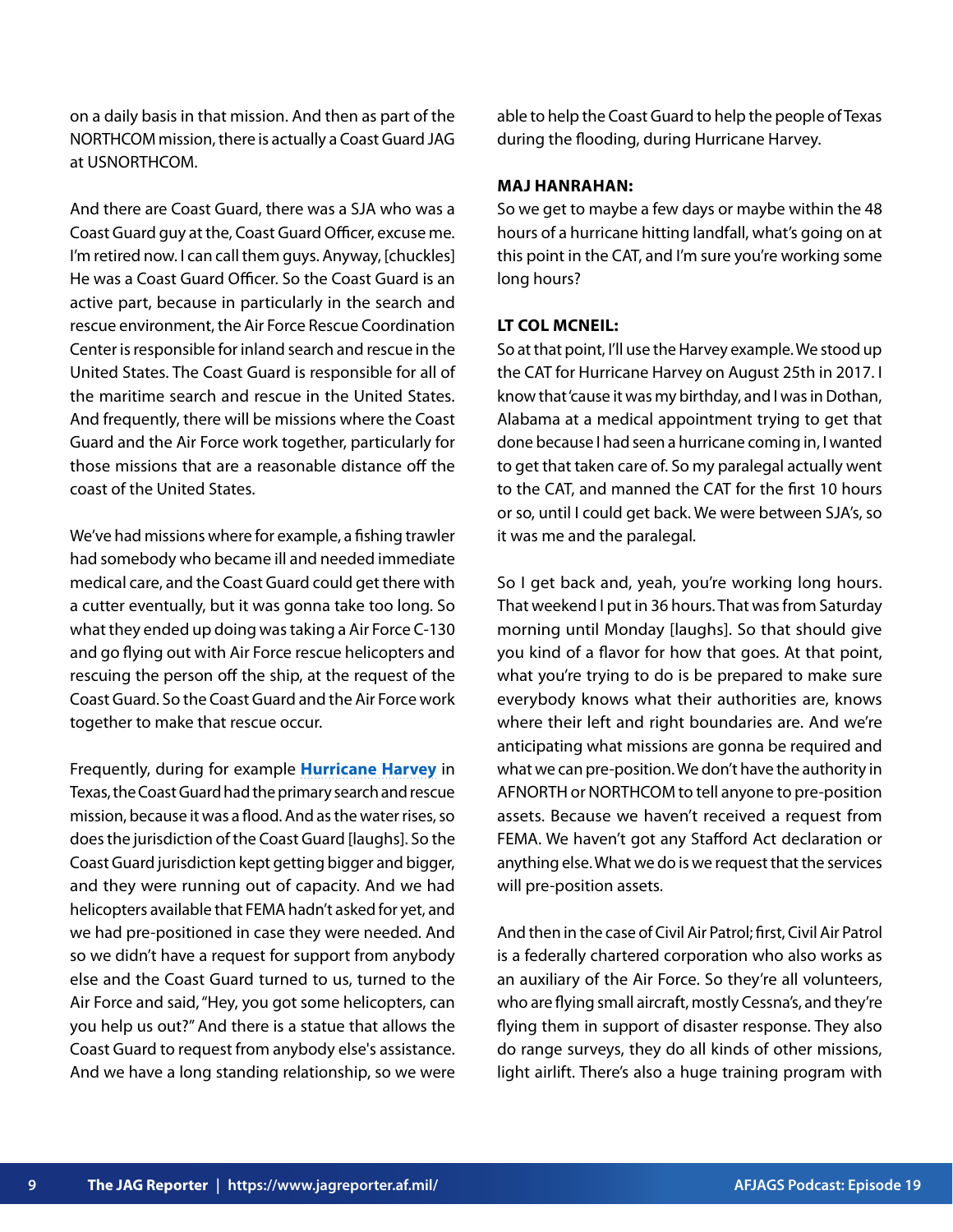the cadet corps. So they're out there, and we start prepositioning those assets and getting them close enough to respond quickly, but far enough away to not become victims of the event.

So during those days, you're really moving things along, you're trying to move assets, you've got your logistics guys who are trying to figure out what commodities are gonna be needed? Where do we have them? How would we move them? Your airlift folks are looking at what airlift is available? Where are the commodities? Where are we going? How do we get from point A to point B? How do you schedule all of that? We've got an Air Mobility Division who works that issue with of course TRANSCOM, who owns all the heavy aircraft, all the cargo aircraft. So you're trying to arrange all of that, you're reaching out to your counterparts that you know at FEMA, at FBI, at CBP, **[Customs and Border Protection. Customs and](https://www.cbp.gov/) [Border Protection](https://www.cbp.gov/)** because they're part of DHS and so is FEMA, and they have aviation capabilities, they have other capabilities that they can bring to bear. So a lot of times we're coordinating with them.

We're coordinating with the Air and Marine Operations Center for the Department of Homeland Security, we're coordinating with **[FAA](https://www.faa.gov/)** for airspace. What are we gonna do with that airspace? FAA controls all the airspace in the United States, but they will provide for us Certificate of Authorizations to fly, for example a unmanned aerial vehicle or a UAV, sometimes called drones into an area, and they'll clear some airspace so we can operate and not worry about manned aviation being in the same airspace.

You start working with the state on deconfliction of state assets and federal assets. 'Cause if the state is going to bring in federal aviation assets to support them, they've also got state aviation assets going on. One of the things we discovered during the **[Deepwater Horizon oil spill](https://www.epa.gov/enforcement/deepwater-horizon-bp-gulf-mexico-oil-spill)**, you had a lot of civil aviation out trying to help. We had Civil Air Patrol out in their role as an Air Force auxiliary, out trying to help. We had DoD assets out there, we had other federal agency assets out there. And once you get out away from the coast, that's uncontrolled airspace, that's international airspace. And it was a lot like watching eight year olds play soccer.

If you've ever seen an eight year old soccer game, everybody runs to the ball, and then the ball goes somewhere else and everybody runs to the ball, and you don't have a whole lot of people thinking about being forwards or half-backs or full-backs or goalies. Well, one of the things initially in Deepwater Horizons was, everybody who was trying to collect imagery would end up at the same spot. So we get 10 pictures of one spot and no pictures of another one. So what we ended up with was a thing we called the CRASS which was the Civil Reserve Aviation Support System, I think, I don't recall what it even stands for. Essentially, it was a coordination document where we all got together, everybody who was flying in the space and said, "Okay, I'm going here, you're going in..." Somebody else say, "Okay, I'm going here. " Well, if one person is going to point A, and gonna take the imagery of point A, "nobody else needs to take pictures of point A. While you know, everybody. And so, the other thing it did was make sure that people weren't trying to fly in the same airspace at the same time.

Those who've studied basic physics or chemistry understand that there's a certain rule that no two objects can be in the same place at the same time. That's particularly true in aviation. There's not really a minor fender bender in aviation. If you scrape paint with somebody else, it's a bad day for everybody. So by coordinating and deconflicting the aviation, what we ended up with was better imagery so that we had more pictures of more different places, and a safer set of airspace.

So a lot of times we're trying to coordinate with the states and with the other federal agencies and everybody else about "Okay, how are we going to manage the airspace? How are we gonna work together in this airspace?" FAA is overall in charge of the airspace, but a lot of times like during Deepwater Horizons, we're in an airspace that they can't see or control. So we have to use procedural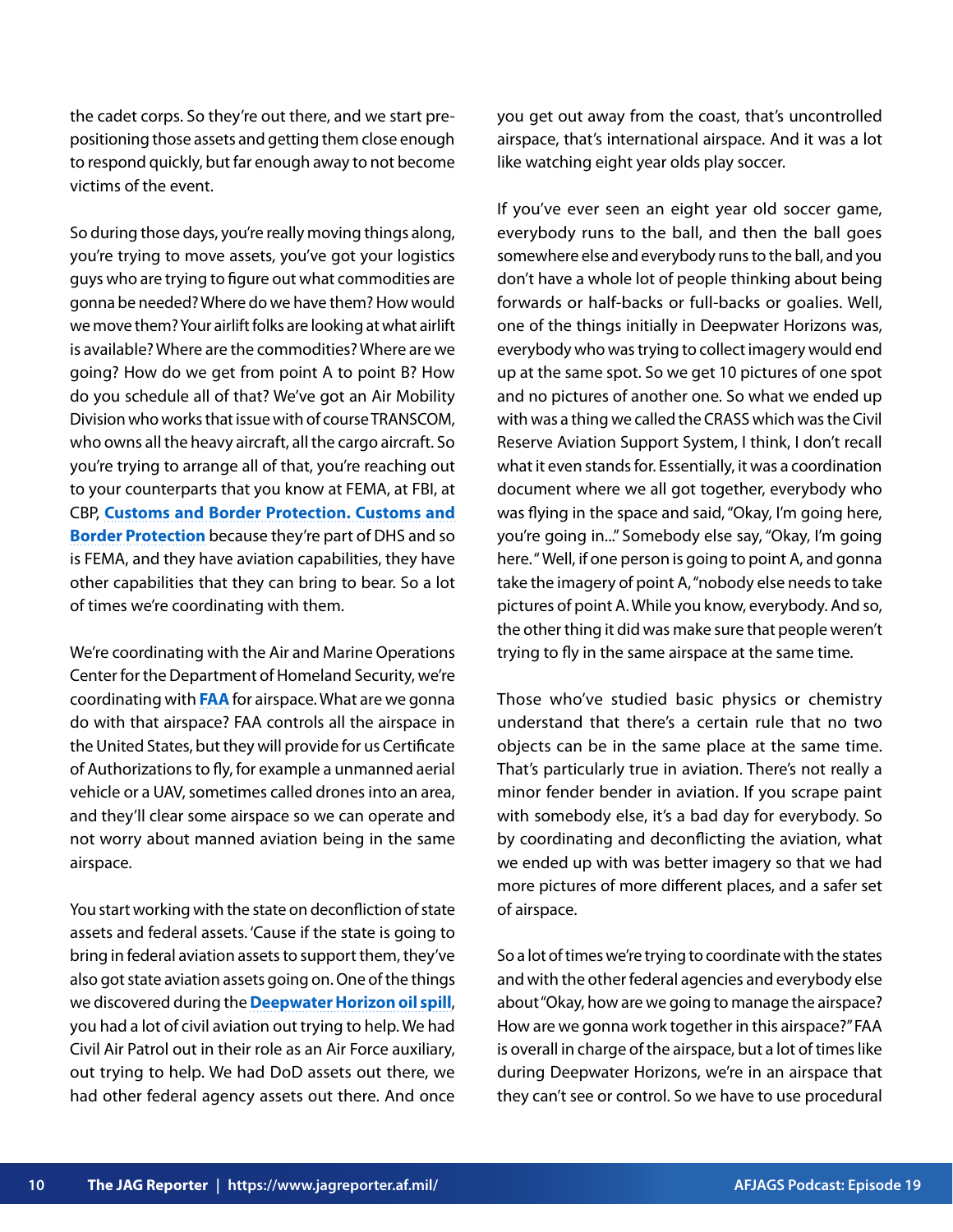controls to keep everybody from bumping into each other, much like you do in an uncontrolled airfield in civil aviation. Everybody talks on the radio and there's, you fly the pattern, you do things so they're smart, so nobody gets hurt. So a lot of times, different disasters bring to you those different things.

## **MAJ HANRAHAN:**

So it sounds to me that if things are going quote unquote "well" in this situation, all agencies more or less are staying within their lane, doing what they do best, and everybody is working together as a team. And then let's now move on to the point where we actually have the hurricane hit land. What is going on during that period, and then maybe you can also speak about the aftermath, the next 24 hours?

## **LT COL MCNEIL:**

So once we've got landfall, that's the point where, and just before landfall, we try to get a pre-event picture of the environment. So we'll do some collection with commercial satellites. We'll pull up some pictures that were taken previously. There's a lot of overhead imagery that is taken of the United States and of our territories on a routine basis. Every week or every two weeks, a satellite pass goes over. Or somebody in the commercial industry has taken imagery of an area. Think about Google Earth for example.

So you've got pre-landfall imagery, and so immediately upon landfall, of course everybody's ducking, but shortly thereafter, you start going out and that's FEMA usually, one of the first things they asked for is that post event imagery. So you're trying to go out and catch imagery to determine whether or not the dams are holding water. The bridges will support traffic, the roads are clear, how bad's the flooding? How bad's the damage? Are there trees down everywhere like there were in Hurricane Michael? What does the damage look like so that you can start getting a shared situational awareness as to what the needs are going to be, so that the right resources are provided to the right places at the right times? You get to things like Puerto Rico during Harvey, Irma and Maria, getting anything into Puerto Rico was a challenge. It's an island. And I realized that's obvious to the most casual observer, it's an island, but that's a unique challenge.

In a hurricane that hits Texas, there's a lot of ways to get resources there including trucks and roads and that kind of thing. Puerto Rico, it was ports and airfields, both of which were unusable. The ports are full of broken boats, the airfields are covered in debris. So the only way to get there is not available. So you start looking at bringing in a naval ship with some helicopters, they go out and clear a runway. So you can bring in an airplane to bring in more people to clear another runway, and you bring in a couple of ships to clear out a port, 'cause the port's full of well, other boats and anything else and you can't bring a vessel.

One of the reasons ports work, is 'cause you've got an area that's been dredged out. That's a deepwater channel that all of the dirt debris, everything else is out of the way. If you try to bring a boat in and the water is not deep enough anymore, the boat doesn't go in. So it became an issue of clearing ports and clearing airfields and clearing runways. So a lot of times it really does depend on the environment. What do you need to do before you can do anything else. You gotta be able to get there before you can do anything.

So one of the first things you do is start taking imagery. You start looking at what is the extent of the damage? What are our ingress and egress points? How will we be able to get support to these people. In the case of Puerto Rico, most of it was airlift. Eventually it was sea lift, but that is not nearly as fast as airlift. A really, really, really fast boat, is gonna do 30 or 40 knots. Your airplane is up there doing a couple 100 knots. So your speed difference, I can drive cross-country at 25 miles an hour, or I can get in an airplane and fly cross-country in a day. It's the same idea. So that becomes an immediate, having an immediate need is, assessing the damage and figuring out what we need to do and where we can do.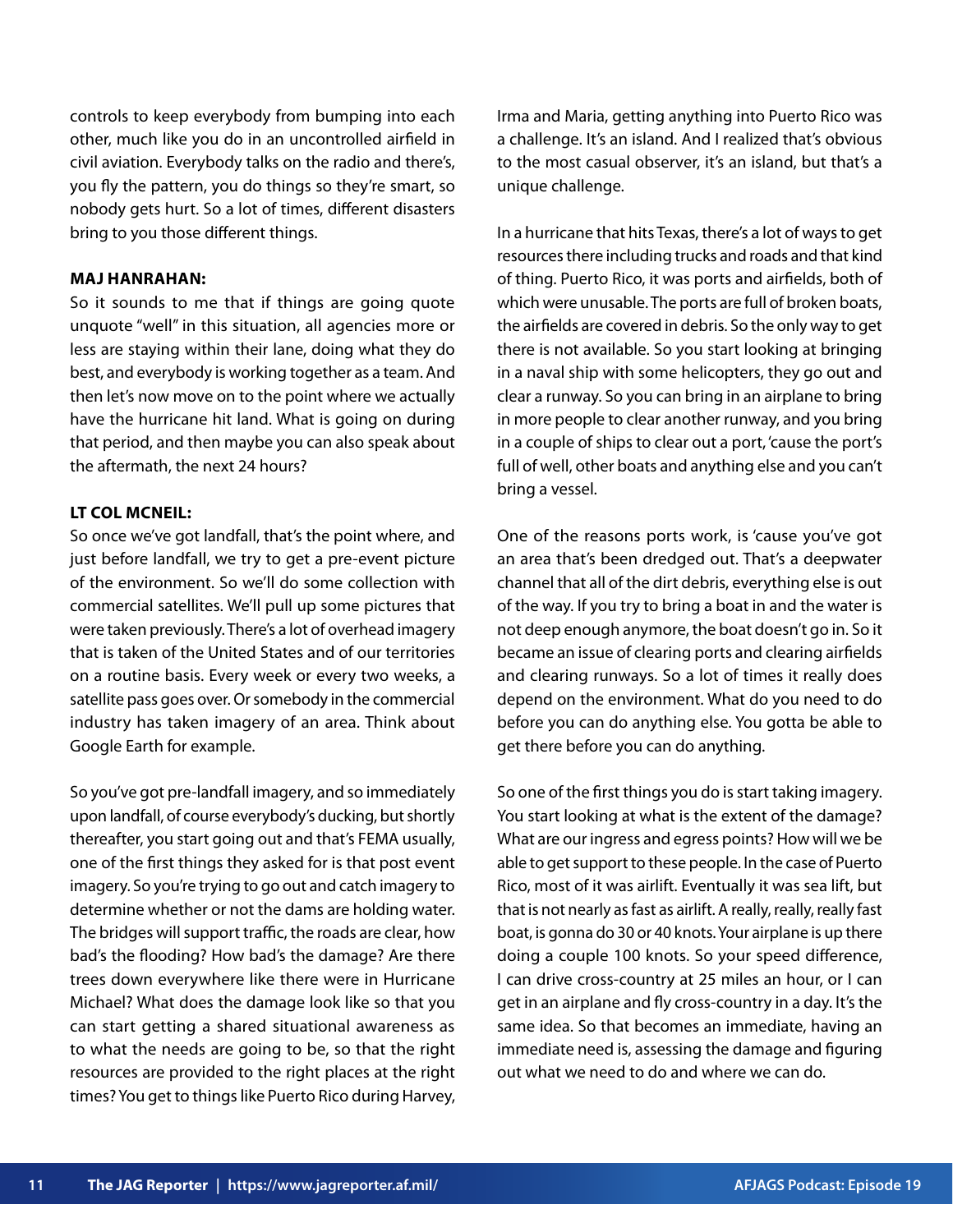Search and rescue is also a very, almost immediate need. Because the rule in search and rescue is, you're doing search and rescue for about 72 hours. After that, you're doing recovery, because somebody who's been left exposed to the elements in danger, there's only a certain amount of time before they're just not gonna make it. A lot of times that has to do with, are they in the water? Is it cold water? Are they in the mountains? Is it cold out in the mountains? I mean, depending on the environment, how long you can survive without support, depends on where you are, and also how much water you have, how much food you have, how healthy you are. There's a lot of factors that go into that, but an immediate need after any natural disaster or any disaster for that matter, is search and rescue. Finding people who need help and getting them the help they need.

And so the search and rescue operational coordination element, SARCE, at 1st Air Force is the primary search and rescue agency when you get into the major disaster. Prior to that it's the Air Force Rescue Coordination Center for inland and the Coast Guard for the maritime. But once you get to a major disaster, you centralize that and try and make it work, at the same time recognizing you're supporting the state, local and civil authorities in the entire process. So immediately after landfall, you're looking at search and rescue and gathering that situational awareness, so that you can do what needs to be done to support the people who are in need essentially.

## **MAJ HANRAHAN:**

And in the weeks following, let's just say the hurricane is here. What are you doing at that point?

## **LT COL MCNEIL:**

So in the weeks following, one of the things you're doing is evaluating. So you get these requests from FEMA and they say, "Oh, we need this. Okay." We try to get them much like you do in a combat environment where you say, "What effect are you looking for? And let me figure out the appropriate aircraft, weapons, etc. to do that."

We do the same thing with FEMA. "What effect are you looking for?"

"I wanna know whether the bridge is standing. "

"Great."

Then we look at what assets do we have available, what capabilities can we bring to bear, so that we can go look at the bridge. Frequently and more frequently now than ever, we do that through the **[Civil Air Patrol](https://www.gocivilairpatrol.com/)** and their role as an Air Force auxiliary. Civil Air Patrol is in every state, in every territory, they've got aircraft all over the state, so that they are a rapid response capability. They also are very inexpensive capability, because these are volunteers, community members who do this out of the goodness of their heart. We essentially pay for their food, fuel, wear and tear on the aircraft, that kind of thing, but I mean we're paying, they're flying aircraft that are owned by the Civil Air Patrol mostly, that we maintain through the Civil Air Patrol. The Congress gives them money to do that, but the cost of a Civil Air Patrol aircraft, it's fuel for a small aircraft, it's essentially per diem, paying for any hotel bills or food or anything else. So it's a very low cost capability, and it's immediately available. And it's not an intelligence component capability. It has no intelligence purpose, no intelligence function. So it's done under the Domestic Imagery Legal Review under those rules as an Air Force auxiliary, and we can get that capability out and they can get you very quick imagery of what you're looking for.

#### **MAJ HANRAHAN:**

That concludes part one of our two part interview with retired Lieutenant Colonel McNeil, please tune in to part two, where we'll explore Lieutenant Colonel McNeil's fascinating personal account of living through Hurricane Michael in the Florida Panhandle as a victim and some leadership lessons from his experience. It's a story you won't want to miss. We'll see you on the next episode.